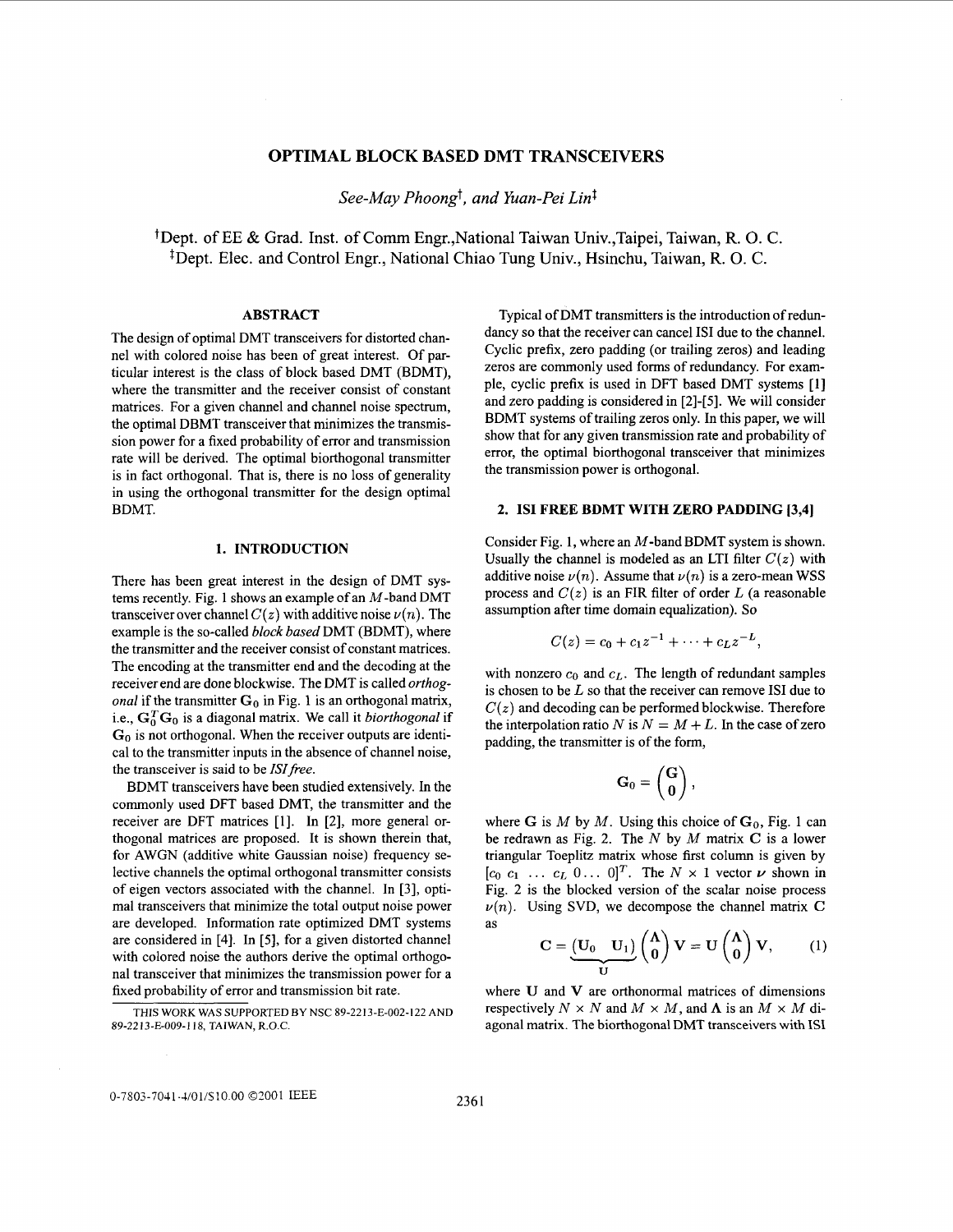

Figure 1: An *M*-band BDMT transceiver over channel  $C(z)$  with noise  $\nu(n)$ .



Figure 2: Matrix representation of the zero padded BDMT transceiver.

free property can be completely parameterized, as described in the following theorem.

**Theorem 1** *[3,4] The BDMT system with trailing zeros in Fig. 1 is ISI free if and only if the zero-padded transceiver satisfies the followings:* 

- **(i)**  $G$  *is an*  $M \times M$  *nonsingular matrix;*
- (ii)  $S = G^{-1}B$ , where  $B = V^T \Lambda^{-1} [I \t A] U^T$ , for arbi*trary*  $M \times L$  *matrix* **A**.

### **3. PROBLEM FORMULATION**

In this paper, we assume that the inputs  $x_k$  are PAM symbols of *bk* bits. Without much loss of generality, we further assume that  $x_k$  have zero mean and they are uncorrelated with each other. That is,  $\mathcal{E}[x_kx_m] = \sigma_{x_k}^2 \delta(k-m)$ . This can always be obtained with proper interleaving. The average bit rate per symbol in this case becomes  $b = \frac{1}{M} \sum_{k=0}^{M-1} b_k$ .

The transmission power *P* is the average energy of the vector  $y = (y_0 \ y_1 \ \cdots \ y_{N-1})^T$  as shown in Fig. 1, have zero mean,  $\sigma_{y_k}^2$  is given by  $\sigma_{y_k}^2 = \sum_{n=0}^{M-1} [\mathbf{G}]_{kn}^2 \sigma_{x_n}^2$ . Using this expression, we can write the transmission power *T*   $P = \frac{1}{N} \sum_{k=0}^{M-1} \sigma_{y_k}^2$ . As the inputs  $x_k$  are uncorrelated and  $y_k = \sum_{k=0}^{M-1} (C_1)^2 \sigma_k^2$ 

as

$$
P = \frac{1}{N} \sum_{k=0}^{M-1} \sigma_{x_k}^2 ||\mathbf{g}_k||_2^2.
$$
 (2)

where  $||\mathbf{g}_k||_2^2 = \sum_{\ell=0}^{M-1} [\mathbf{G}]_{\ell k}^2$  is the energy of the *k*-th column of *G*.

Under the **IS1** free condition, for a fixed bit rate and a fixed probability of error  $P_e$ , we will find the transceiver that minimizes the transmission power. The optimization process involves 2 steps. We will show in section 4 that the bits  $b_k$  can be optimally allocated to minimize the transmission power for any given transceiver. Under the optimal bit allocation, the optimal transceiver will then be derived.

#### **4. OPTIMAL BIT ALLOCATION**

For a given transceiver, a fixed probability of error  $P_e$ , and average bit rate per input symbol *b*, we present the optimal bit allocation  ${b_k}_{k=0}^{M-1}$  with  $b = \frac{1}{M} \sum_{k=0}^{M-1} b_k$  such that the transmission power in (2) is minimized.

At the receiver end, the output of the k-th band is  $\hat{x}_k =$  $x_k + e_k$ , where  $e_k$  comes entirely from channel noise as the transceiver achieves zero ISI. Define the  $M \times 1$  output noise vector as  $\mathbf{e} = (e_0 \quad e_1 \quad \cdots \quad e_{M-1})^T$ , then  $\mathbf{e} = \mathbf{S}\mathbf{v} =$  $G^{-1}B\nu$ .

Assuming the PAM symbols of the  $k$ -th band carry  $b_k$ bits, the probability of error for the  $k$ -th band is given by  $P_e(k) = 2(1 - 2^{-b_k})Q\left(\sqrt{\frac{3\sigma_{x_k}^2}{(2^{2b_k}-1)\sigma_{e_k}^2}}\right)$ . For a fixed probability of error  $P_e$  across all bands, we need to have  $P_e(0) = P_e(1) = \cdots = P_e(M - 1) = P_e$ . Under the high bit rate assumption  $2^{b_k} - 1 \approx 2^{b_k}$ , we can see that  $\sigma_{x_k}^2$  and  $\sigma_{e_k}^2$  satisfy

$$
\sigma_{x_k}^2 = c2^{2b_k} \sigma_{e_k}^2
$$
, where  $c = \frac{1}{3} (Q^{-1} \{P_e/2\})^2$ . (3)

Using this relation and applying the AM-GM inequality, the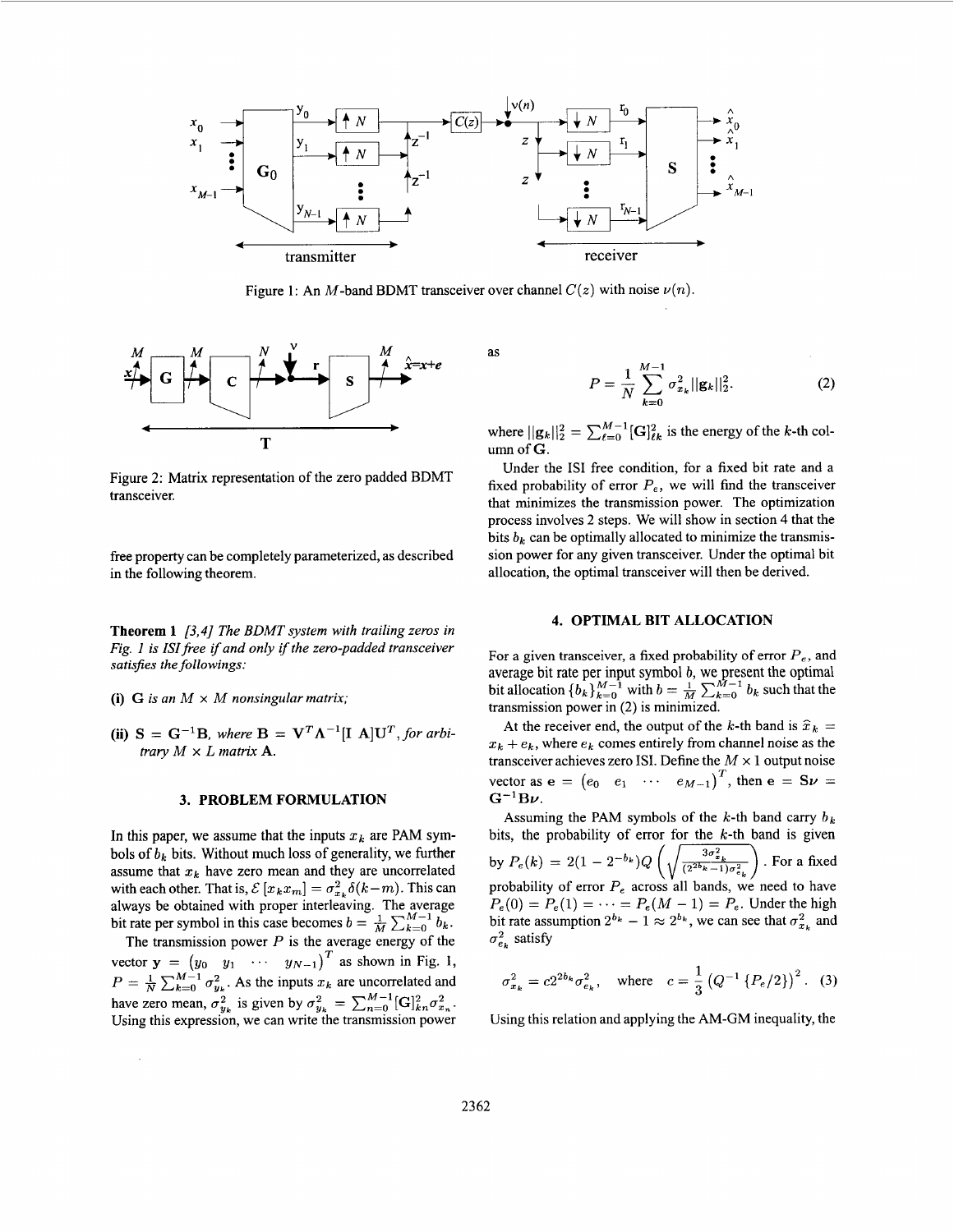transmission power in *(2)* satisfies

$$
P \ge \frac{cM}{N} 2^{2b} \prod_{k=0}^{M-1} \left( \sigma_{e_k}^2 ||\mathbf{g}_k||_2^2 \right)^{1/M} \stackrel{\triangle}{=} P_{opt, bit}.
$$
 (4)

The equality holds if and only if  $2^{2b_k}\sigma_{e_k}^2 ||g_k||_2^2$  are the same for all *k.* Notice that *Popt,bit* depends only on *b*  and  $\sigma_{e_k}^2 ||\mathbf{g}_k||_2^2$ , where  $\sigma_{e_k}^2$  is determined once the receiver is known and  $||\mathbf{g}_k||_2^2$  is determined once the transmitter is given. Therefore when the transceiver is given and average bit rate per symbol *b* is fixed, *Popt,bit* is the lower bound of the transmission power independent of the bit allocation  ${b_k}_{k=0}^{M-1}$ . Solving for the optimal  $b_k$ , we have

$$
b_k = b - \log_2(\sigma_{e_k} ||\mathbf{g}_k||_2) + \frac{1}{M} \log_2 \left( \prod_{\ell=0}^{M-1} \sigma_{e_\ell} ||\mathbf{g}_\ell||_2 \right).
$$
\n(5)

The optimal bit allocation equalizes the terms **(5)**   $2^{2b_k}\sigma_{e_i}^2 \cdot ||\mathbf{g}_k||_2^2$ . When the transmitting vectors  $\mathbf{g}_k$ have equal energy, we can see that more bits are assigned to bands where  $\sigma_{e_{\mu}}^2$  is small. This is similar to the bit allocation in water filling scheme. More bits are transmitted in less noisy bands.

### **5. OPTIMAL TRANSCEIVERS**

**Optimal G:** We first express the quantity  $P_{opt, bit}$  in (4) in terms of  $G$ . The energy of the  $k$ -th column of  $G$  is  $||\mathbf{g}_k||_2^2 = [\mathbf{G}^T \mathbf{G}]_{kk}$ . Let  $\mathbf{q} = \mathbf{B}\boldsymbol{\nu}$ , then  $\mathbf{e} = \mathbf{G}^{-1}\mathbf{q}$ . The  $M \times M$  autocorrelation matrix  $\mathbf{R}_e$  of the noise vector **e** is given by  $\mathbf{R}_e = \mathbf{S} \mathbf{R}_v \mathbf{S}^T = \mathbf{G}^{-1} \mathbf{R}_q \mathbf{G}^{-T}$ , where  $\mathbf{R}_q$  is the autocorrelation matrix of the vector **q**. The output noise  $\sigma_{e}^2$ of the k-th band is equal to  $[\mathbf{R}_e]_{kk}$  or  $[\mathbf{G}^{-1}\mathbf{R}_q\mathbf{G}^{-T}]_{kk}$ . So (4) can be rewritten as

$$
P_{opt, bit} = c \frac{M}{N} 2^{2b} \left( \prod_{k=0}^{M-1} \left[ \mathbf{G}^T \mathbf{G} \right]_{kk} \left[ \mathbf{G}^{-1} \mathbf{R}_q \mathbf{G}^{-T} \right]_{kk} \right)^{1/M}
$$

Apply the Hadamard inequality, we have

$$
P_{opt, bit} \geq c \frac{M}{N} 2^{2b} \left( \det \left( \mathbf{G}^T \mathbf{G} \right) \det \left( \mathbf{G}^{-1} \mathbf{R}_q \mathbf{G}^{-T} \right) \right)^{1/M}
$$
  
=  $c \frac{M}{N} 2^{2b} \left( \det \mathbf{R}_q \right)^{1/M} \stackrel{\triangle}{=} P_{opt, bit, G}$  (6)

The equality holds if and only if (i)  $G<sup>T</sup>G$  is diagonal and (ii)  $G^{-1}R_qG^{-T}$  is diagonal. The lower bound  $P_{opt,bit,G}$ does not depend on the transmitter G and it is achieved if and only if G satisfies both conditions (i) and (ii). Let the Schur decomposition of  $\mathbf{R}_q$  be

$$
\mathbf{R}_q = \mathbf{Q} \boldsymbol{\Sigma} \mathbf{Q}^T.
$$

Then these 2 conditions can be satisfied by choosing  $G =$ Q. The optimal transmitter G is orthogonal. In this case the

receiver that achieves ISI is given by  $S = Q^T B$ , where B is given in Theorem 1.

**Optimal** A: From **(6),** we see that given any A, the achievable lower bound  $P_{opt,bit,G} = c\frac{\tilde{M}}{N}2^{2b}(\det \mathbf{R}_q)^{1/M}$ . The matrix **A** should be chosen such that  $det(\mathbf{R}_q)$  is minimized. Using the facts that  $\mathbf{R}_{q} = \mathbf{B} \mathbf{R}_{\nu} \mathbf{B}^{T}$  and  $\mathbf{B} =$  $V^T \Lambda^{-1} [I \ A] U^T$ , we get

$$
\det(\mathbf{R}_q) = \det(\mathbf{\Lambda}^{-2}) \det\left( [\mathbf{I} \; \mathbf{A}] \mathbf{U}^T \mathbf{R}_{\nu} \mathbf{U} \begin{pmatrix} \mathbf{I} \\ \mathbf{A}^T \end{pmatrix} \right). \tag{7}
$$

 $b_k = b - \log_2(\sigma_{e_k}||\mathbf{g}_k||_2) + \frac{1}{M}\log_2(\Pi_{\ell=0}^{M-1}\sigma_{e_\ell}||\mathbf{g}_\ell||_2)$ .  $\det\left([\mathbf{I} \mathbf{A}] \mathbf{U}^T \mathbf{R}_{\nu} \mathbf{U} [\mathbf{I} \mathbf{A}]^T\right)$  is minimized. The optimal **A** Note that  $\Lambda$ , U and  $\mathbf{R}_{\nu}$  are fixed once the channel and input noise are given. Thus the optimal A is such that has the following closed form expression (Readers are referred to [6] for detailed derivation).

$$
\mathbf{A} = -\mathbf{U}_0^T \mathbf{R}_{\nu} \mathbf{U}_1 \left( \mathbf{U}_1^T \mathbf{R}_{\nu} \mathbf{U}_1 \right)^{-1}, \tag{8}
$$

where the matrices  $U_0$  and  $U_1$  are defined in (1). The minimum achievable  $\det(\mathbf{R}_a)$  is

$$
\det(\mathbf{\Lambda}^{-2})\det(\mathbf{R}_{\nu})/\det(\mathbf{U}_{1}^{T}\mathbf{R}_{\nu}\mathbf{U}_{1}).
$$

Using this expression and (6), the minimum transmission power for the optimal transceiver is

$$
P_{biortho} = c \ 2^{2b} \frac{M}{N} \left[ \frac{\det(\mathbf{\Lambda}^{-2}) \det(\mathbf{R}_{\nu})}{\det(\mathbf{U}_{1}^{T} \mathbf{R}_{\nu} \mathbf{U}_{1})} \right]^{1/M} . \tag{9}
$$

Summarizing the results, we have

**Theorem 2** *Consider the zero padded M-band DMT system in Fig. 2. Assume that the inputs are PAM symbols of hl; bits. For any fixed probability of error P, and any*  fixed transmission bit rate per symbol b, the biorthogonal *transceiver is ISlfree and minimizes the transmission power P* in (2) if and only if the following are true:

- **(i)** *The matrix* **A** *is given by* **A** =  $-\mathbf{U}_0^T \mathbf{R}_{\nu} \mathbf{U}_1 (\mathbf{U}_1^T \mathbf{R}_{\nu} \mathbf{U}_1)^{-1}$ , *where*  $\mathbf{R}_{\nu}$  *is the autocorrelation matrix of the noise vector*  $\nu$  *and*,  $\mathbf{U}_0$  *and*  $U_1$  *are as defined in (1).*
- (ii) The transmitter  $G = Q$ , where  $Q$  is the orthonor*mal matrix such that*  $\mathbf{Q}^T \mathbf{R}_q \mathbf{Q}$  *is diagonal. The matrix*  $\mathbf{R}_q$  *is given by*  $\mathbf{R}_q = \mathbf{B} \mathbf{R}_p \mathbf{B}^T$ , *where*  $\mathbf{B} =$  $V^T \Lambda^{-1} [I \ \tilde{A}] U^T$ . The receiver is given by  $S = Q^T B$ .
- (iii) The bits  $b_k$  are allocated as  $b_k = b \log_2(\sigma_{e_k} ||\mathbf{g}_k||_2) + \frac{1}{M} \log_2 (\prod_{\ell=0}^{M-1} \sigma_{e_\ell} ||\mathbf{g}_\ell||_2).$

*The minimum transmission power is*  $P_{\text{biortho}}$  *given in (9)*